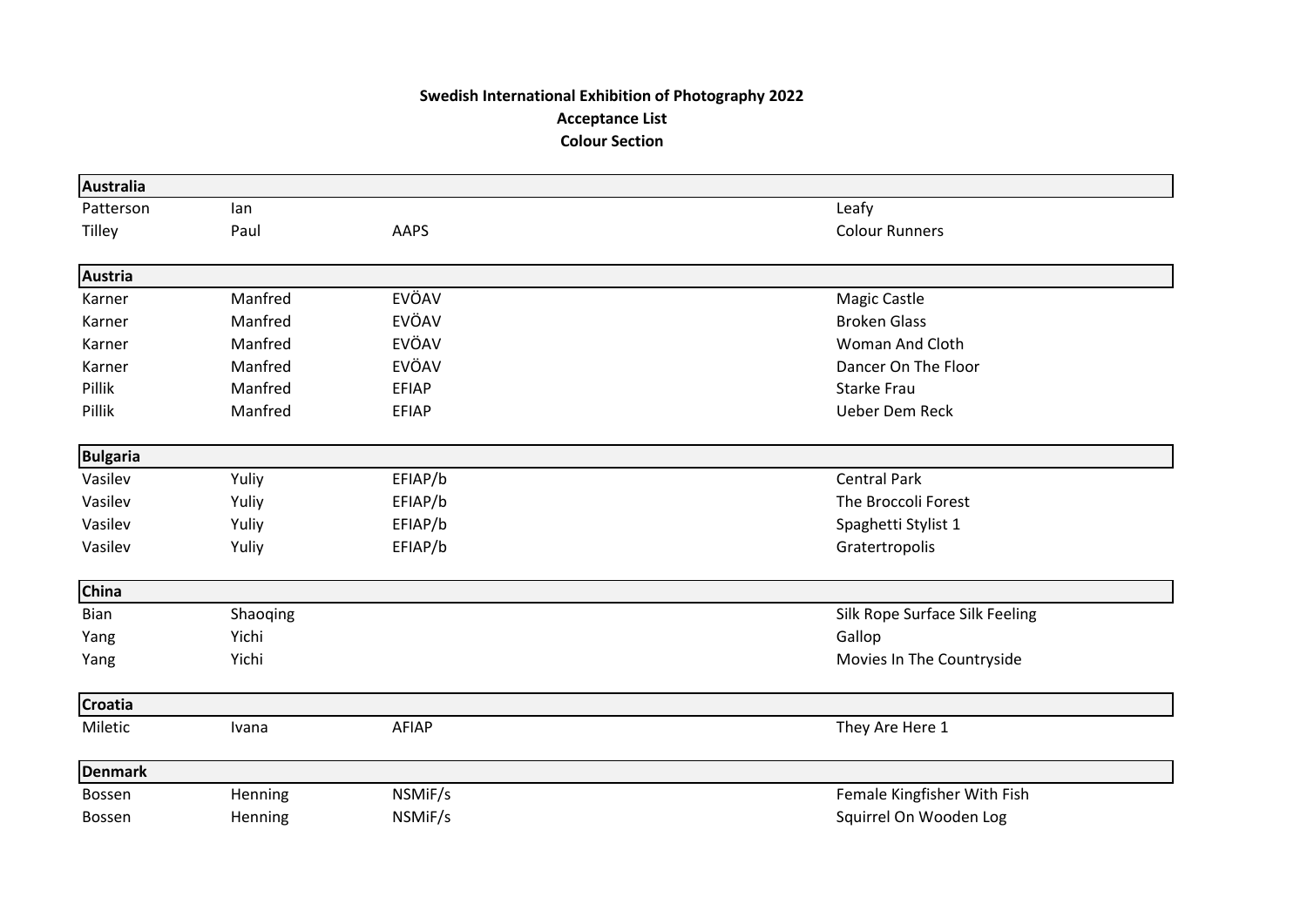| Christiansen   | Tage   | <b>ESDF AFIAP</b>                      | Green Leaf             |
|----------------|--------|----------------------------------------|------------------------|
| Christiansen   | Tage   | <b>ESDF AFIAP</b>                      | Three Deer             |
| Hammerstad     | Jan    | EFIAP, NSMIF/s, ASDF                   | Nuller 1               |
| Hammerstad     | Jan    | EFIAP, NSMIF/s, ASDF                   | Outside In 1           |
| Holmgaard      | Erik   | EFIAF -MSDFb                           | Ready For Take-Off     |
| Holmgaard      | Erik   | EFIAF -MSDFb                           | School Class Ii        |
| Jensen         | Erik   | EFIAP, NSMIF/s, ESDF                   | Twisted                |
| Jensen         | Erik   | EFIAP, NSMIF/s, ESDF                   | Old Time               |
| Kleist         | Lars   |                                        | <b>Winter Bird</b>     |
| Levi           | Gilboa | <b>ESDF EFIAP</b>                      | Camel And A Lion       |
| Levi           | Gilboa | <b>ESDF EFIAP</b>                      | With An Appetite       |
| Lorenzen       | Helle  | EFIAP, ESDF NSMIF/s                    | <b>Blue Throat</b>     |
| Madsen         | Aage   | NSMiF/b, EFIAP, ASDF                   | Thoughtful             |
| Pedersen       | Per    |                                        | Durdle Door At Sunset  |
| Refsgaard      | Ida    | MSDF/b                                 | <b>Waiting Time</b>    |
| Refsgaard      | Ida    | MSDF/b                                 | Jatin                  |
| Suszkiewicz    | Ole    | GMPSA, MFIAP, EFIAP/d3                 | <b>Going Home</b>      |
| Suszkiewicz    | Ole    | GMPSA, MFIAP, EFIAP/d3                 | Lost Childhood         |
| Wedel          | René   | AFIAP, ASDF                            | Little Red House       |
| <b>England</b> |        |                                        |                        |
| Allard         | Wendy  | <b>FRPS EFIAPS PPSA</b>                | Anna Maria             |
| Allard         | Wendy  | <b>FRPS EFIAPS PPSA</b>                | <b>Fading Memories</b> |
| Price          | Robin  | ARPS. AIPF, PPSA, DPAGB, EHPS, GPU 2Cr | The Death Warrant      |
| Price          | Robin  | ARPS. AIPF, PPSA, DPAGB, EHPS, GPU 2Cr | <b>Mirror Mirror</b>   |
| Sawyer         | Tim    | ARPS CPAGB EFIAP/b                     | The Opening            |
| Siblev         | Sue    | ARPS EFIAP/B DPAGB                     | Frame And Wash         |

| Alidiu  | <b>VVEHUV</b>  | FNEJ EFIAES FEJA.                      | <b>Faully IVIEIIIUIIES</b>  |  |
|---------|----------------|----------------------------------------|-----------------------------|--|
| Price   | Robin          | ARPS. AIPF, PPSA, DPAGB, EHPS, GPU 2Cr | The Death Warrant           |  |
| Price   | Robin          | ARPS. AIPF, PPSA, DPAGB, EHPS, GPU 2Cr | <b>Mirror Mirror</b>        |  |
| Sawyer  | Tim            | ARPS CPAGB EFIAP/b                     | The Opening                 |  |
| Sibley  | Sue            | ARPS EFIAP/B DPAGB                     | Frame And Wash              |  |
| Sibley  | Sue            | ARPS EFIAP/B DPAGB                     | <b>Hazel And Poppies</b>    |  |
| Sibley  | Sue            | ARPS EFIAP/B DPAGB                     | Tulips 2                    |  |
| Sibley  | Sue            | ARPS EFIAP/B DPAGB                     | Allium                      |  |
| Watson  | <b>Douglas</b> | ARPS, EFIAP/b                          | <b>Holly Resting</b>        |  |
| Wheeler | David          | FRPS, DPAGB, EFIAP/d1, MFIAP           | <b>Checking The Engines</b> |  |
| Wheeler | David          | FRPS, DPAGB, EFIAP/d1, MFIAP           | You Did What?               |  |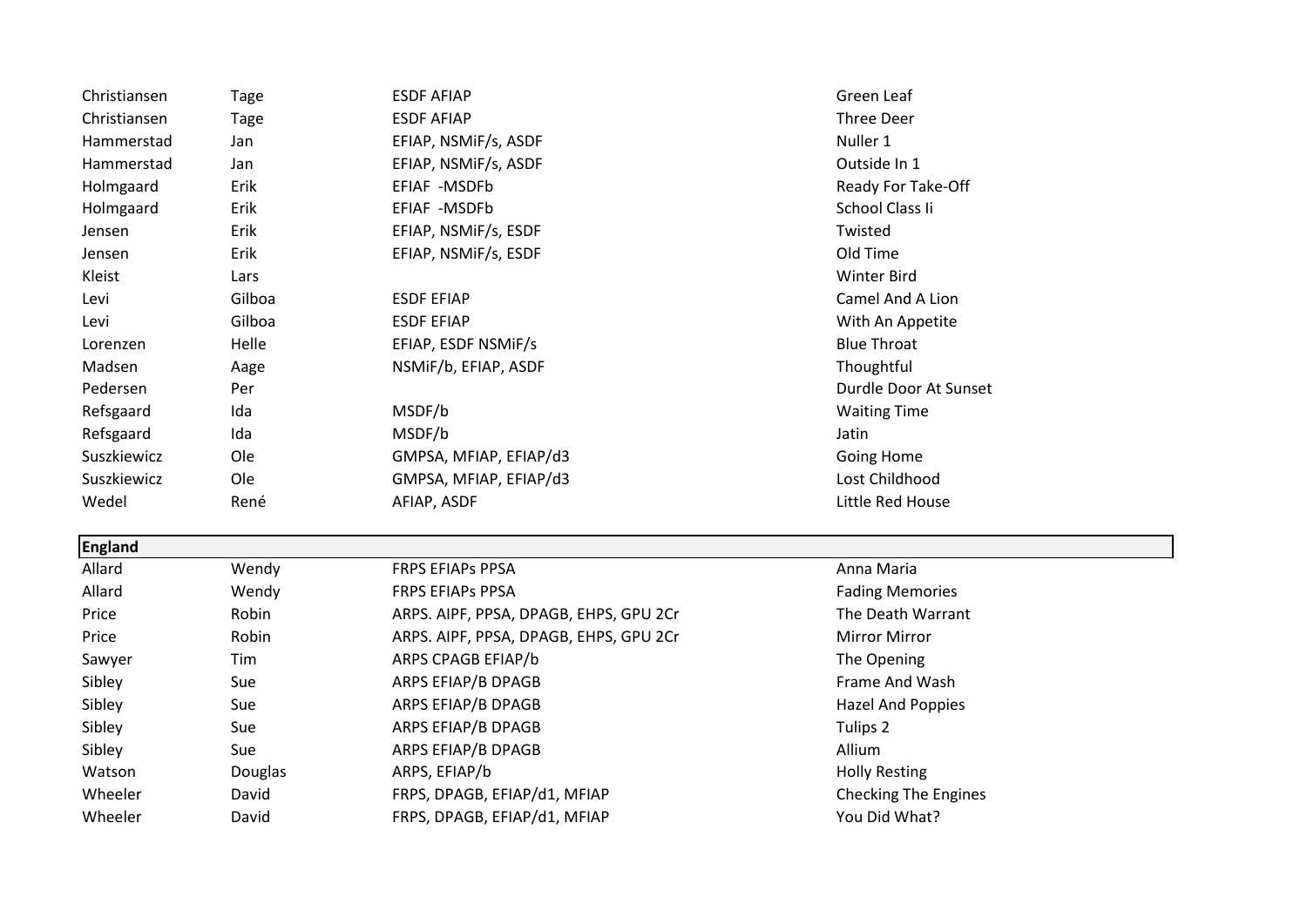| Wheeler        |  |
|----------------|--|
| <i>Mboolor</i> |  |

David FRPS, DPAGB, EFIAP/d1, MFIAP THE Boiler Man Wheeler **David** David FRPS, DPAGB, EFIAP/d1, MFIAP **Resting With The Ancestors** 

| Finland       |        |                                           |                                |
|---------------|--------|-------------------------------------------|--------------------------------|
| Airaksinen    | Riitta |                                           | Dark Lady                      |
| Airaksinen    | Riitta |                                           | <b>Golden Moment</b>           |
| Eskelinen     | Jouko  | Efiap/b, SKsLE, NSMiF/p                   | <b>Behid The Mask</b>          |
| Hakala        | Seija  | AFIAP                                     | <b>Wolf Among Cotton Grass</b> |
| Keto          | Jouko  | SKsLSM                                    | Southbound                     |
| Keto          | Jouko  | SKsLSM                                    | Land Of The Midnight Sun       |
| Komulainen    | Ari    |                                           | Dinnertime                     |
| Kukkonen      | Eero   | AFIAP, SKSLM                              | Fly                            |
| Lehtimäki     | Paula  | SKsLSM, NSMiF/s, EFIAP                    | Wet Street                     |
| Mantykangas   | Jarmo  | PPSA, EFIAP/p, CR3x VIP1, NSMiF/b, SKsLSM | Mister Smith Nro 1             |
| Mantykangas   | Jarmo  | PPSA, EFIAP/p, CR3x VIP1, NSMiF/b, SKsLSM | <b>Camel Shadows</b>           |
| Månsson       | Markku | <b>AFIAP</b>                              | Portrait Of A Robin            |
| Pohjonen      | Ilpo   |                                           | Oodi                           |
| Raali         | Anto   | AFIAP                                     | Fieldfare                      |
| Raunio        | Risto  | SKsLSM, EFIAP, NSMiF/b, GPUCR2            | <b>Emperor Penguin</b>         |
| Raunio        | Risto  | SKsLSM, EFIAP, NSMiF/b, GPUCR2            | Flamingos                      |
| Sell          | Henrik |                                           | <b>Flying</b>                  |
| Sonni-Kautto  | Teija  |                                           | <b>Moody Waters</b>            |
| Suuronen      | Veini  |                                           | Dawn                           |
| Tulokas       | Tuomo  |                                           | <b>Battle Of A Lamprey</b>     |
| Tuominen      | Lassi  | EFIAP/b NSMiF/b SKsLSM                    | Attack                         |
| Venho         | Markku |                                           | Uttakleiv                      |
| Venho         | Markku |                                           | Dunes 17                       |
| Visavuori     | Juhani | SKsLE, EFIAP                              | <b>Bird And Wall</b>           |
| <b>France</b> |        |                                           |                                |
| Soury         | Marc   | <b>AFIAP</b>                              | Ascension                      |
| Germany       |        |                                           |                                |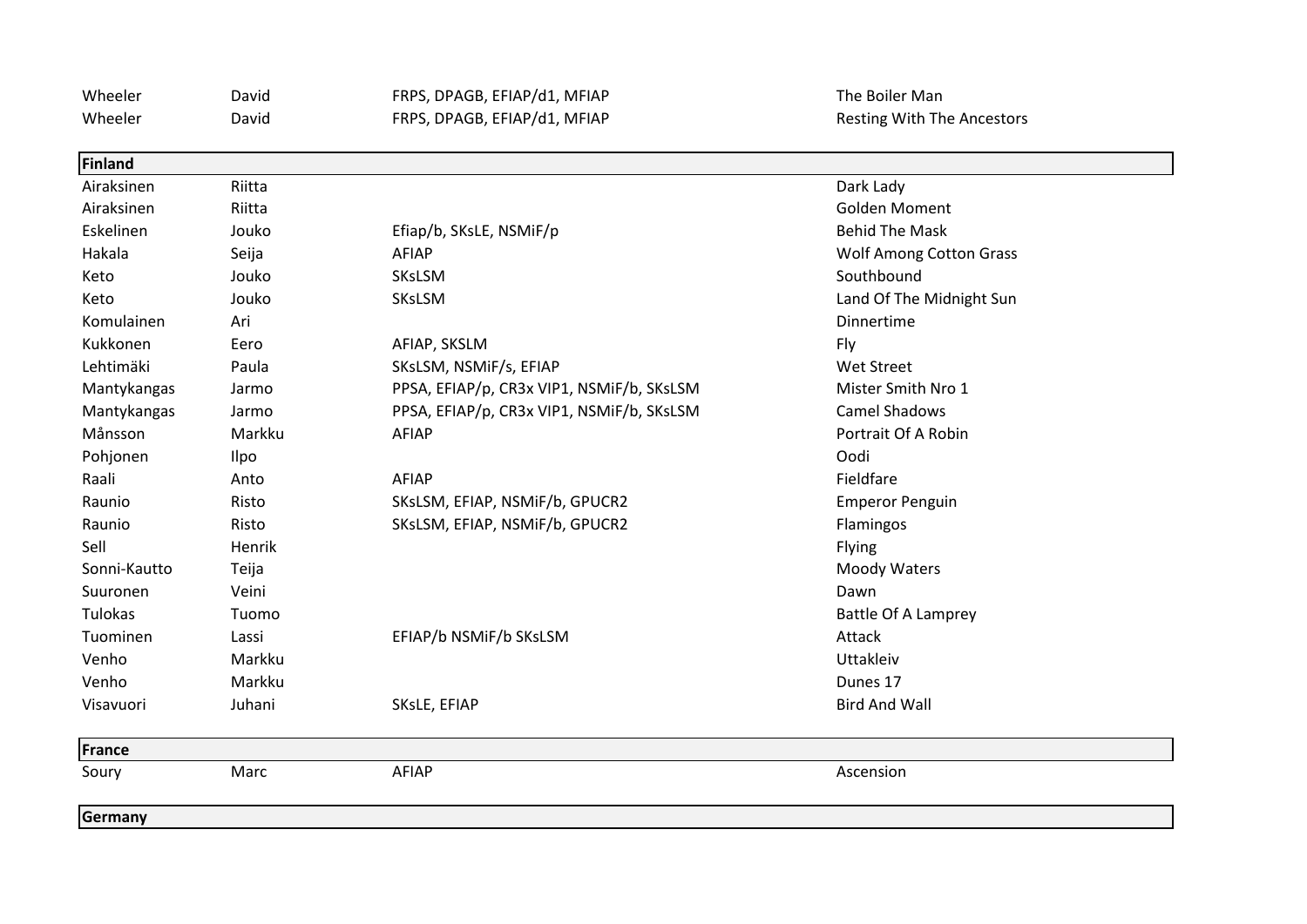| <b>Buesching</b> | Gunter           |                   | Fotografin                 |
|------------------|------------------|-------------------|----------------------------|
| <b>Buesching</b> | Gunter           |                   | Herbstmorgen               |
| Graf             | Josef            | EFIAP/b           | For My Wife                |
| Kluger           | Manfred          |                   | Flower Power-2             |
| Kluger           | Manfred          |                   | Springtime-3               |
| Kluger           | Manfred          |                   | Peacock Dance-10           |
| Pinkl            | Albert J.        |                   | <b>Alone Upstairs</b>      |
| Pinkl            | Albert J.        |                   | Surfer                     |
| Pinkl            | Albert J.        |                   | <b>Baltic Sea Groyne</b>   |
| Wildner          | Wolfram          |                   | Ab Durch Die Mitte         |
| <b>Hong Kong</b> |                  |                   |                            |
| Li               | Ka Wai           |                   | Revery                     |
| Li               | Ka Wai           |                   | Moonshine                  |
| Wong             | Ngar Shun Victor | FRPS, GPSA, AFIAP | Victim                     |
| Wong             | Ngar Shun Victor | FRPS, GPSA, AFIAP | The Cuba Mansion           |
| Wong             | Ngar Shun Victor | FRPS, GPSA, AFIAP | Indian Girl                |
| Wong             | Ngar Shun Victor | FRPS, GPSA, AFIAP | Rainy Day                  |
| Wong             | Shiu Gun         | <b>FPSA</b>       | My Prayer 2                |
| <b>Hungary</b>   |                  |                   |                            |
| Eipl             | Bernadett        |                   | Alley                      |
| Eipl             | <b>Bernadett</b> |                   | Fruit Alley                |
| Eipl             | Bernadett        |                   | Autumn Chestnut Tree Alley |
| Eipl             | <b>Bernadett</b> |                   | Lights, Shapes And Moods   |
| Iceland          |                  |                   |                            |
| Þorsteinsson     | Friðrik          |                   | Water                      |
| India            |                  |                   |                            |
| Datta            | Dwiparna Kumar   | EFIP, EFIAP       | <b>Elephant Family 1</b>   |
| Datta            | Dwiparna Kumar   | EFIP, EFIAP       | House Sparrow 6179         |
| Ghosh            | Debojyoti        |                   | Focused                    |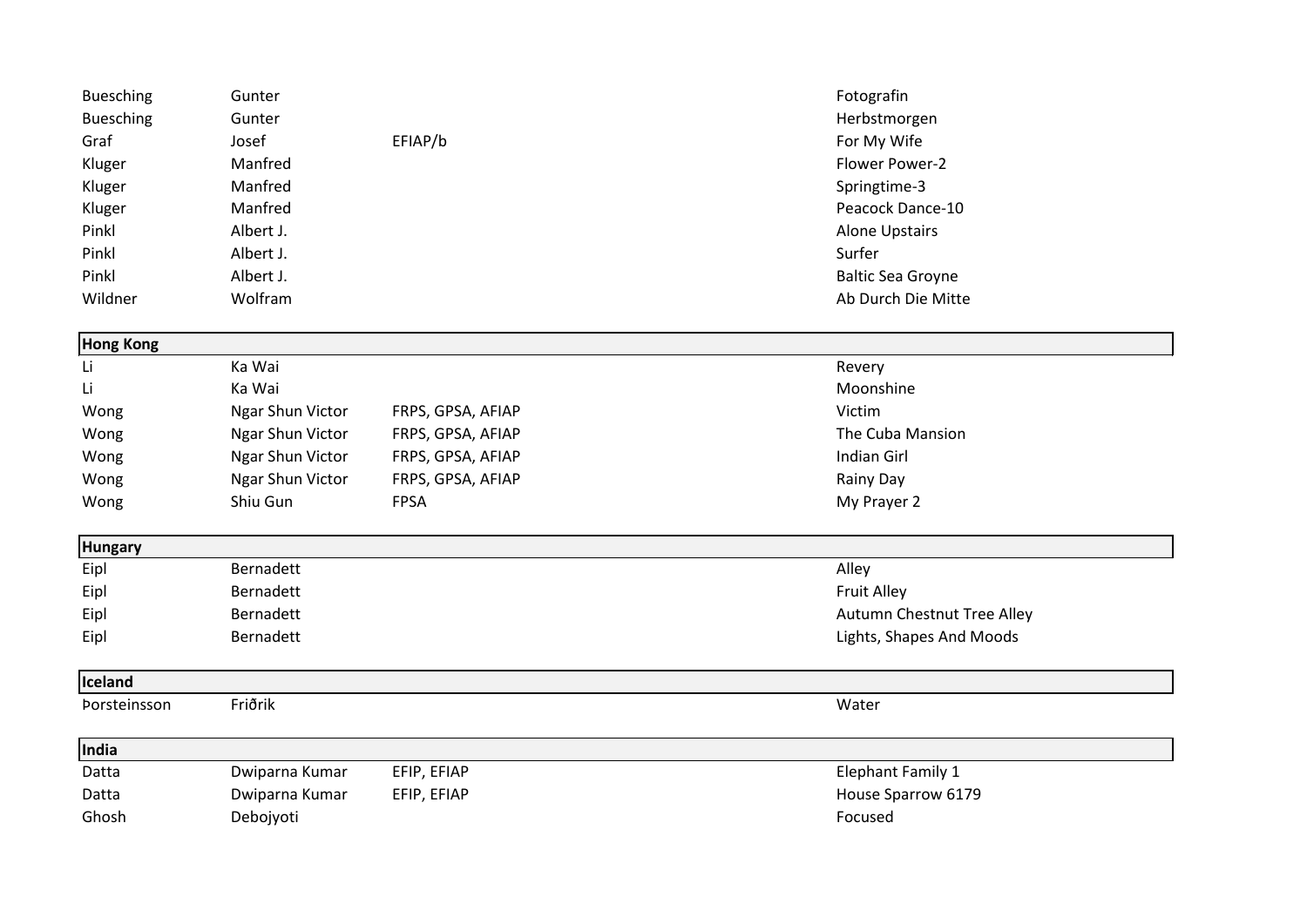| Ghosh<br>Ghosh<br>Ghosh<br>Puntambekar<br>Saxena | Debojyoti<br>Debojyoti<br>Debojyoti<br>Ravindra<br>Sudhir | AFIP<br>ARPS, EFIAP/p  | <b>Net Making</b><br>Lockdown<br>Beauty In Black 2<br>Milkiway And Mountain<br>Pair Of Lesser Golden Backed Woodpecker |
|--------------------------------------------------|-----------------------------------------------------------|------------------------|------------------------------------------------------------------------------------------------------------------------|
| Saxena                                           | Sudhir                                                    | ARPS, EFIAP/p          | Red Avadavat With Nesting Material                                                                                     |
| Viswanadha                                       | Mahesh Kumar                                              | AFIAP, AFIP            | <b>Barbet Takeoff</b>                                                                                                  |
| Indonesia                                        |                                                           |                        |                                                                                                                        |
| Aprilina                                         | Dewi Yudhia                                               | <b>EFIAP</b>           | Women In Yellow                                                                                                        |
| Ireland                                          |                                                           |                        |                                                                                                                        |
| <b>Bushe</b>                                     | Catherine                                                 | LIPF<br>EFIAP/p        | <b>Running And Standing Still</b>                                                                                      |
| <b>Bushe</b>                                     | Catherine                                                 | EFIAP/p<br><b>LIPF</b> | Hallway                                                                                                                |
| <b>Byrne</b>                                     | Seamus                                                    | LIPF                   | The Princess                                                                                                           |
| Byrne                                            | Seamus                                                    | LIPF                   | The Model                                                                                                              |
| Ni Dheaghaidh                                    | Christina                                                 | EFIAP/b                | Pink Vase                                                                                                              |
| Strapec                                          | Michael                                                   | EFIAP/b, LIPF, MEAPU/b | The Butterfly                                                                                                          |
| Strapec                                          | Michael                                                   | EFIAP/b, LIPF, MEAPU/b | Last Dance                                                                                                             |
| Strapec                                          | Michael                                                   | EFIAP/b, LIPF, MEAPU/b | <b>Stolen Illusions</b>                                                                                                |
| <b>Israel</b>                                    |                                                           |                        |                                                                                                                        |
| Goldin                                           | Leonid                                                    | EIPAS, EFIAP           | Windows In The Yard                                                                                                    |
| <b>Italy</b>                                     |                                                           |                        |                                                                                                                        |
| <b>Bruno</b>                                     | Ruggero                                                   |                        | La Perla                                                                                                               |
| <b>Bruno</b>                                     | Ruggero                                                   |                        | Incipit                                                                                                                |
| D Alia                                           | Valentina                                                 | <b>EFIAP</b>           | Focus                                                                                                                  |
| D Alia                                           | Valentina                                                 | <b>EFIAP</b>           | The Stair Of The Mudec                                                                                                 |
| D Alia                                           | Valentina                                                 | <b>EFIAP</b>           | Eat                                                                                                                    |
| D Alia                                           | Valentina                                                 | <b>EFIAP</b>           | Marmalade                                                                                                              |
| Mesiti                                           | Mariella                                                  | BFA*** UIF             | Sara 19                                                                                                                |
| Mesiti                                           | Mariella                                                  | BFA*** UIF             | Sofia 7                                                                                                                |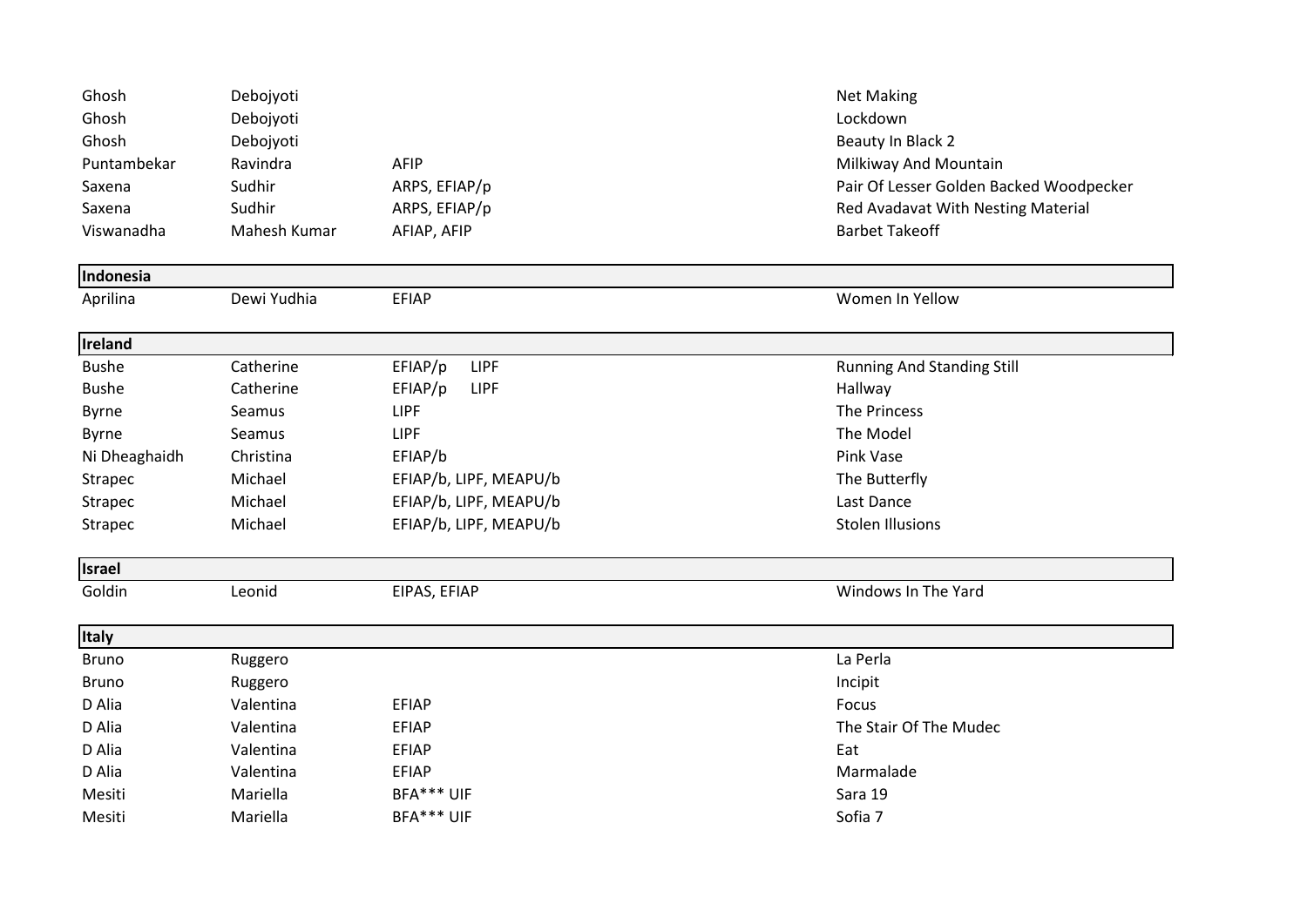| Parigi             | Tommaso   |                                         | Time                        |
|--------------------|-----------|-----------------------------------------|-----------------------------|
| Riva               | Dario     | <b>AFIAP</b>                            | The Girl With The Black Dog |
| Riva               | Dario     | AFIAP                                   | Triathlon 16                |
| Roberto            | Palladini | BFA*** UIF                              | The Photographer 2          |
|                    |           |                                         |                             |
| Luxembourg         |           |                                         |                             |
| Daemen             | Harry     | EFIAP/g                                 | Over The Fence              |
| Daemen             | Harry     | EFIAP/g                                 | A Smoking Deer              |
| Daemen             | Harry     | EFIAP/g                                 | <b>Eng Noss</b>             |
| Patz               | Martin    |                                         | Mantis Religiosa            |
| <b>Macau</b>       |           |                                         |                             |
| Cheang             | Sherman   | EFIAP/s E.CPE GEPSS M.APS Hon.PFM       | Happy Child                 |
| Cheang             | Sherman   | EFIAP/s E.CPE GEPSS M.APS Hon.PFM       | My Forehand Attack          |
| Cheang             | Sherman   | EFIAP/s E.CPE GEPSS M.APS Hon.PFM       | Very Big Family             |
| Cheang             | Sherman   | EFIAP/s E.CPE GEPSS M.APS Hon.PFM       | We Like Dancing             |
| Netherlands        |           |                                         |                             |
| Lybaert            | Daniel    | Efiap/d3                                | Ponytrio                    |
| Lybaert            | Daniel    | Efiap/d3                                | Drie Japanse Makakenkoppen  |
| Lybaert            | Daniel    | Efiap/d3                                | Beklimming In Avondzon      |
| Van Son            | Max       | EFIAP/d2, MPSA                          | Not Unnoticed               |
| Van Son            | Max       | EFIAP/d2, MPSA                          | Urban Kaleidoscope          |
| <b>New Zealand</b> |           |                                         |                             |
| Hardley            | Liz       | EFIAP/s, FPSNZ, PPSA, LRPS              | A Tale Of Two Doctors       |
| Northern Ireland   |           |                                         |                             |
| Adams              | Peter     | FIPF DPAGB BPE4*                        | The Torment Of Euydice      |
| Adams              | Peter     | FIPF DPAGB BPE4*                        | Really                      |
| Boyd               | Cyril     | EFIAP/b, MPSA, DPAGB, LIPF, A-CPE, BPE3 | <b>Classical Beauty</b>     |
| <b>Norway</b>      |           |                                         |                             |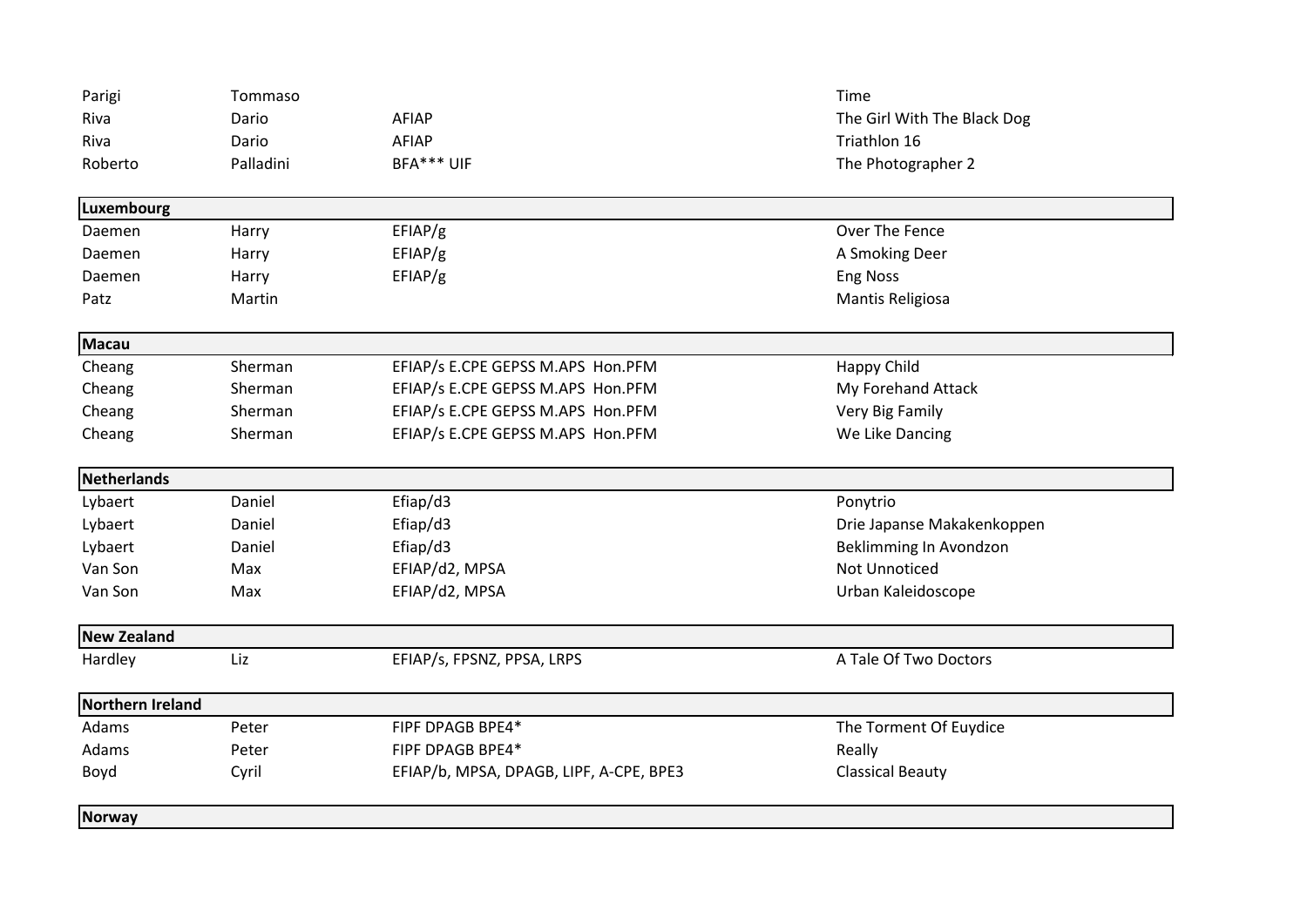| Bergo        | Arne               | FIAP/p, EPSA, NSMiF/p | Green Tree Python                   |
|--------------|--------------------|-----------------------|-------------------------------------|
| Bråten       | Tove               |                       | Red                                 |
| Carlsen      | Nina               |                       | Flowers                             |
| Carlsen      | Nina               |                       | A Mothers Kiss                      |
| Carlsen      | Nina               |                       | Attitude                            |
| Carlsen      | Nina               |                       | Se På Meg                           |
| Dårflot      | Anngunn            |                       | <b>Blue Hour</b>                    |
| Dårflot      | Anngunn            |                       | <b>Mother Nature</b>                |
| Egeland      | Maria              |                       | <b>Magic Suitcase</b>               |
| Forberg      | Jon                |                       | Pattern Of Nature                   |
| Foss         | Torunn             |                       | Goldeneagle In Sunset               |
| Foss         | Torunn             |                       | Red Autumngirl                      |
| Frøystein    | Gaute              | <b>EFIAP</b>          | Something Is Up                     |
| Frøystein    | Gaute              | <b>EFIAP</b>          | Rainbow At Midnight                 |
| Hanssen      | Vegard             | CR2, VIP1             | 6 Brothers                          |
| Hanssen      | Vegard             | CR2, VIP1             | Crown At Your Feet                  |
| Hanssen      | Vegard             | CR2, VIP1             | Reaching For Your Hearth            |
| Helland      | Atle               |                       | Svaner Ved Rundeholmen              |
| Helland      | Atle               |                       | Tiur                                |
| Helland      | Atle               | Kvinnherad Fotoklubb  | Gondoler                            |
| Henanger     | Kjell Eirik Irgens |                       | Simon Sjodin Butterfly              |
| Herstadhagen | Jan                |                       | <b>Ice Princess</b>                 |
| Holst        | Kjersti            | AFIAP, NSMIF/b        | <b>Empty Wheelchair</b>             |
| Isaksen      | Signe Gry          |                       | Clawfight                           |
| Isaksen      | Signe Gry          |                       | Retro li                            |
| Isaksen      | Signe Gry          |                       | Natural                             |
| Jenssen      | Ørnulf             |                       | You Should Have Seen The One I Lost |
| Jenssen      | Ørnulf             |                       | Eagle In Landscape                  |
| Kjærstad     | Geir               |                       | <b>Hanging Around</b>               |
| Knutsen      | Jon                | AFIAP, ENSFF, NSMIF-G | Arctic Tern li                      |
| Knutsen      | Jon                | AFIAP, ENSFF, NSMIF-G | White Pelican                       |
| Knutsen      | Jon                | AFIAP, ENSFF, NSMIF-G | Anais                               |
| Kvakland     | Svein              |                       | New Seater In Town                  |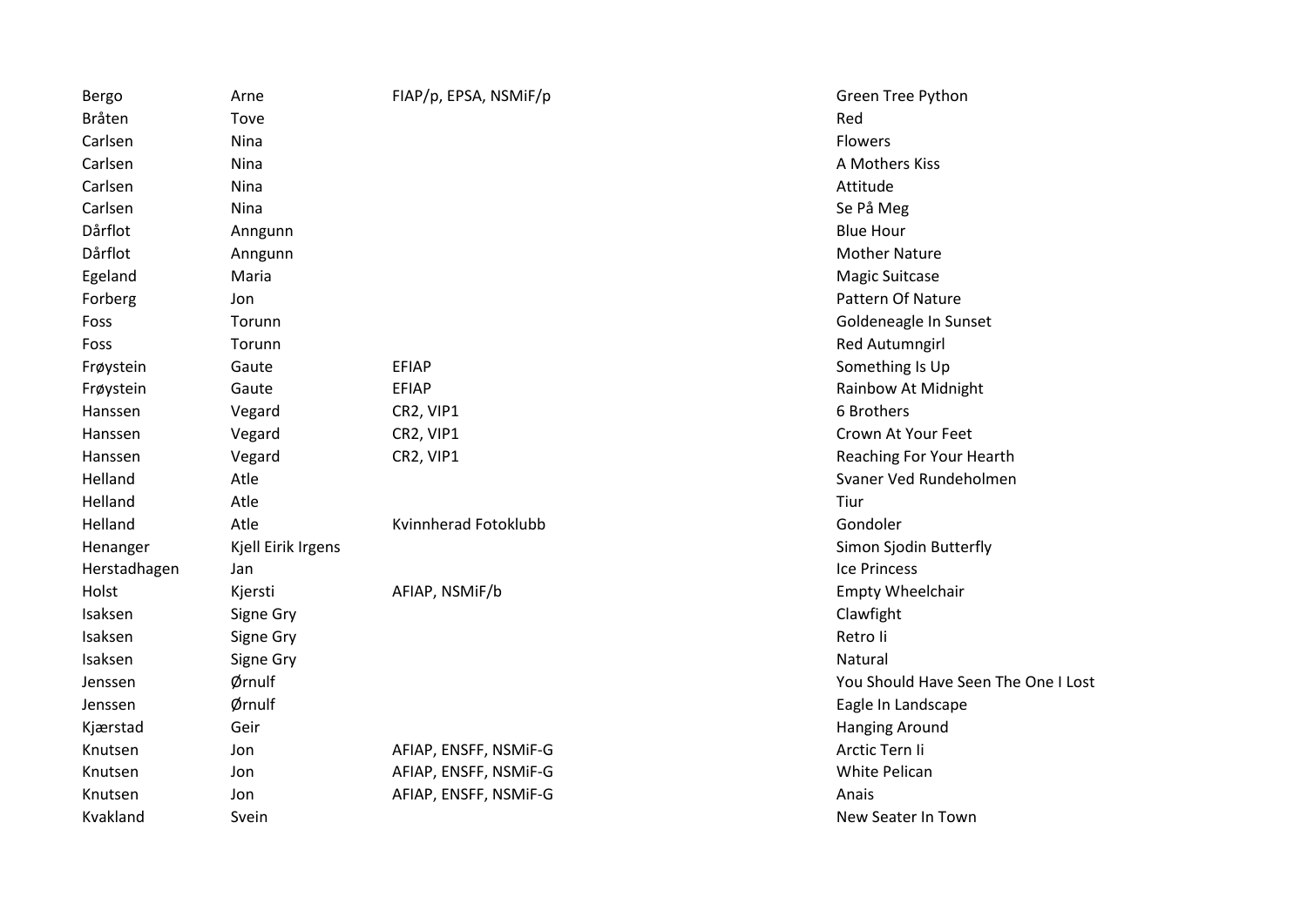| Lunde           | Atle                 |                                                  | <b>Summer Feeling</b>    |
|-----------------|----------------------|--------------------------------------------------|--------------------------|
| Price           | Anita                |                                                  | Cool Girl                |
| Price           | Anita                |                                                  | Hiding                   |
| Rabbevåg        | Odd                  |                                                  | A Rainy Day              |
| Sveen           | Lars                 | Lars Sveen                                       | <b>Morning Fog</b>       |
| Synnevåg        | Roald                | MFIAP EFIAP-D2 EsFIAP GMPSA GPSA HONENFF NSMIF-P | Angel                    |
| Tellefsen       | Morten               | NSMIF/s                                          | <b>Starling Crying</b>   |
| Tellefsen       | Morten               | NSMiF/s                                          | Stairs 2020              |
| Tellefsen       | Morten               | NSMiF/s                                          | <b>Hello Sunshine</b>    |
| Thorbergsen     | Patricia             |                                                  | Iron Mask                |
| Tyler           | Anette               |                                                  | The Kitten               |
| Tyler           | Anette               |                                                  | Apples                   |
| Tyler           | Anette               |                                                  | Snowglobe                |
| Tyler           | Anette               |                                                  | Me And My Teddy          |
| Undhjem         | Tor                  |                                                  | <b>Highland Cattle</b>   |
| Wichmann        | <b>Trine Nessler</b> |                                                  | The Fox                  |
| Wichmann        | <b>Trine Nessler</b> |                                                  | Falling                  |
| Qatar           |                      |                                                  |                          |
| Hassan          | Ahmed Mohamed        | EFIAP/s - PPSA                                   | <b>Strange Hand</b>      |
| Romania         |                      |                                                  |                          |
| Hadnagy         | Sandor               |                                                  | Angry Bird               |
| Hadnagy         | Sandor               |                                                  | The Sound Of Autumn      |
| Pakot           | Erno                 | A.FIAP                                           | <b>Disturbed Raven</b>   |
| Pakot           | Erno                 | A.FIAP                                           | <b>Anatoli Expecting</b> |
| Plaino          | Marian               | EFIAP, C*** MOL                                  | Daylight                 |
| Plaino          | Marian               | EFIAP, C*** MOL                                  | Elena                    |
| Plaino          | Marian               | EFIAP, C*** MOL                                  | <b>Magical Story</b>     |
| <b>Scotland</b> |                      |                                                  |                          |
| Hayes           | Andrew               | ARPS EFIAP/g PPSA DPAGB                          | Mara Dawn Awakening      |
| Johnston        |                      | FRPS EFIAP/d2                                    | Aura Beached             |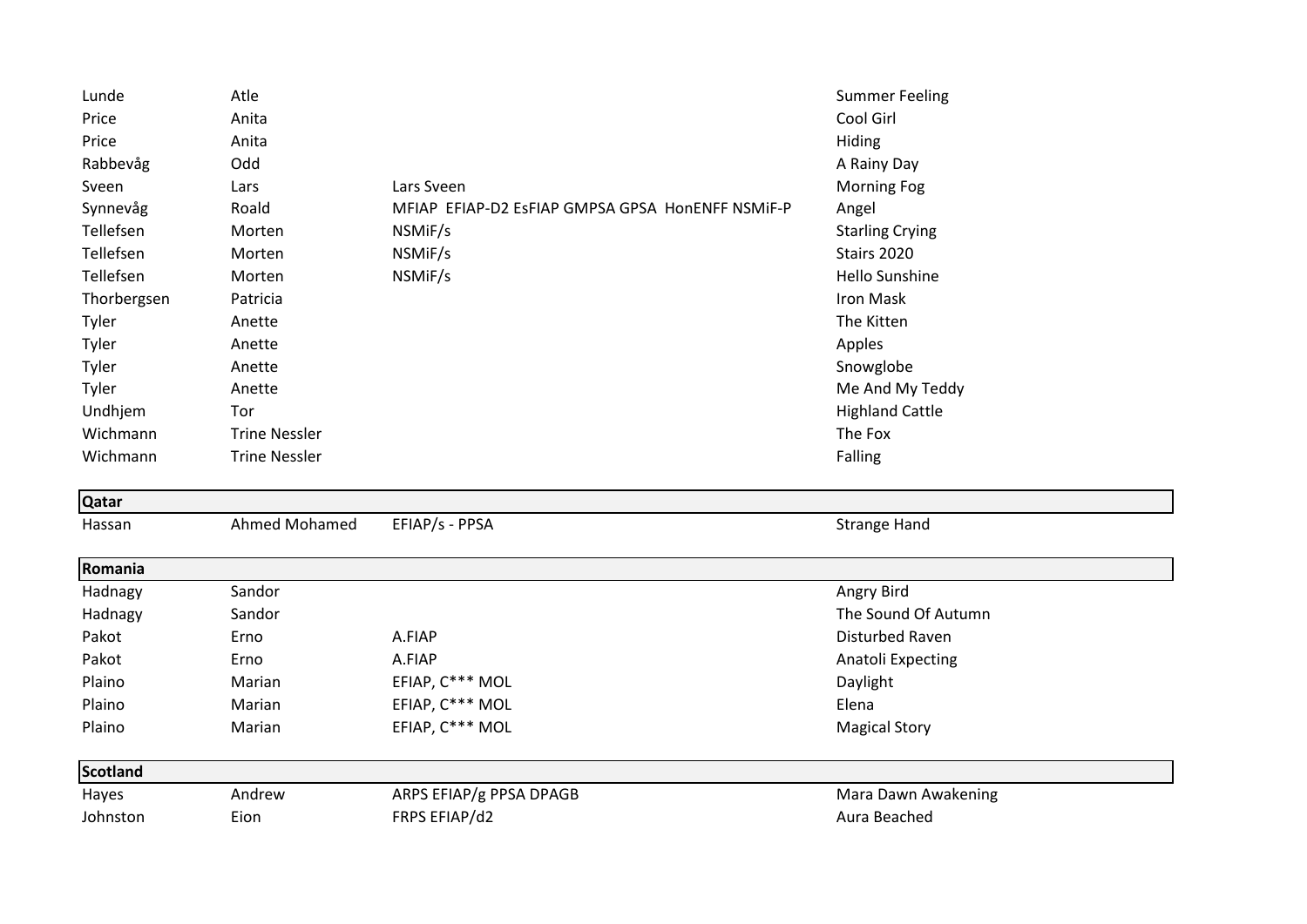| Johnston<br>Johnston | Eion<br>Eion | FRPS EFIAP/d2<br>FRPS EFIAP/d2 | Duo At Edge<br><b>Bath Time</b>   |
|----------------------|--------------|--------------------------------|-----------------------------------|
|                      |              |                                |                                   |
| <b>Singapore</b>     |              |                                |                                   |
| Tan                  | Lee Eng      | EFIAP, MPSA, MPSA2             | Dumpy Frogs Under The Leaves      |
| Slovenia             |              |                                |                                   |
| Strahinjic           | Robert       | <b>AFIAP</b>                   | <b>Infinity Happiness</b>         |
| <b>South Africa</b>  |              |                                |                                   |
| Tromp                | Dewald       | EFIAP FPSSA EPSSA              | <b>Focused Gaze</b>               |
| Tromp                | Dewald       | EFIAP FPSSA EPSSA              | <b>Quiver Trees</b>               |
| Venter               | Francois     | <b>AFIAP</b>                   | <b>Strolling Through The Pond</b> |
| <b>Spain</b>         |              |                                |                                   |
| Gurruchaga           | Jose Agustin | <b>EFIAP</b><br>MCEF(O)        | Dust On The Path                  |
| Gurruchaga           | Jose Agustin | MCEF(O)<br><b>EFIAP</b>        | John, The Sepherd                 |
| Martin               | Jose Maria   |                                | <b>Beech Forest</b>               |
| Martin               | Jose Maria   |                                | <b>Blue Runner</b>                |
| Mesa Otero           | Jesus A.     | AFIAP                          | Sandía Y Girasoles                |
| Mesa Otero           | Jesus A.     | <b>AFIAP</b>                   | <b>Bolas De Fuego</b>             |
| Puigcerver           | Manel        | Artist FIAP, Gold Master CEF   | <b>Elegant And Delicate</b>       |
| Puigcerver           | Manel        | Artist FIAP, Gold Master CEF   | The Elegance Of Dancers           |
| Puigcerver           | Manel        | Artist FIAP, Gold Master CEF   | A New Star Has Born               |
| Puigcerver           | Manel        | Artist FIAP, Gold Master CEF   | <b>Flying Dancing</b>             |
| <b>Sweden</b>        |              |                                |                                   |
| Almen                | Anna         |                                | <b>Baby Delivery</b>              |
| Almen                | Anna         |                                | Santiago De La Ribera             |
| Aus                  | Gunnar       |                                | Flying                            |
| Aus                  | Gunnar       |                                | Soon Food                         |
| Aus                  | Gunnar       |                                | The Dance                         |
| <b>Blom Greder</b>   | Ingrid       |                                | Ishalt                            |